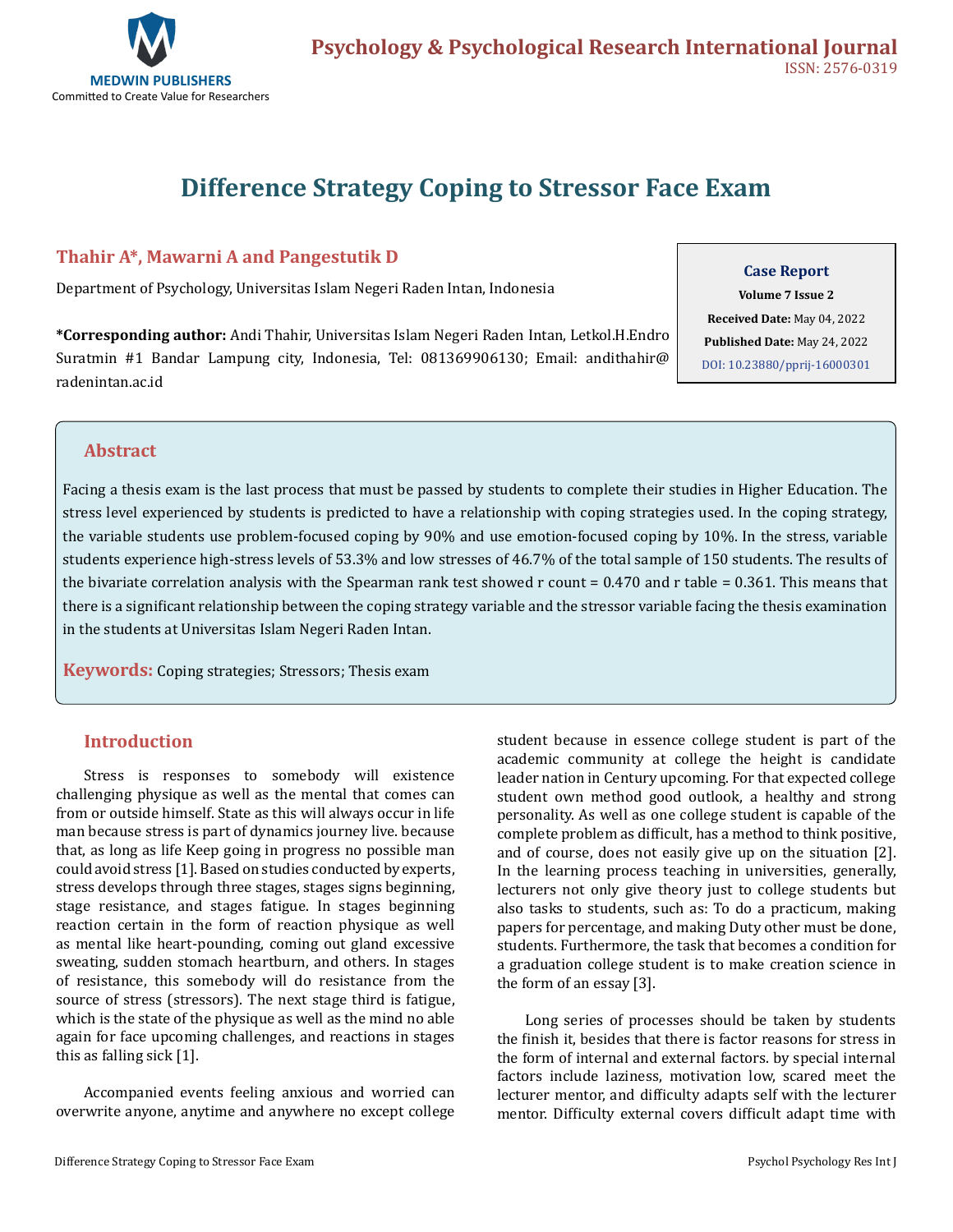lecturer mentor, at least time guidance, trouble in Thing look for theme, title, sample, difficult got references, limitations time research, the iterative revision process, length of time bait come back from lecturer mentor when complete thesis, claim family and parents for pass soon, problem finance, job and age [4].

Action every individual in the form of thinking or behaviour purposeful adaptive for reducing or lighten up the source of stress from a dangerous condition, threatening or challenging called with coping [5]. To overcome the stressor sourced from an internal and external factor, an individual could use strategy coping in the form of coping focus problem (Problem-focused coping) and coping focus emotion (Emotion-focused coping). Remove, set, or repair stressful conditions is a typical strategy coping focus problems whereas shapes try to feel more good in manage, or arrange response emotional will existence stressful situation so that lighten up influence physique nor psychological is type strategy coping focus emotion [6].

Choose strategy appropriate coping is expected shape could make individual life sustainable to the environment. The difference between college students in to-do coping is features that show maturity in think or achievement in developing existing integrity in self. Diverse the stressor there is levelled study is thing general in the process of using science, no everything can pass difficulty with easy. Lots of things to do to overcome these stressors and cause various types of no reactions same among college students one other. Reporting data 43.5% of students level end experience stress in work essays [5]. The stress that happens environment of school or education is also called the term stress academic. One spect of stress academic experience experienced by students is exam script. College students sued for taking responsibility for results of a study that, with so pass or whether or not college student determined in the exam that.

Based on an Interview beginning with the students at Raden Intan State University dated February 21, 2020. The thesis is a task that makes college students stress, 80% of 10 students choose to use strategy coping focus problem according to the effort the enough reasoned because the most important thing when currently stress because a lot of Duty studying is to do activities that can return feeling (mood) like take a walk, play games, eat and sleep, do fun activity is the right way for reducing anxiety and stress. The remaining 20% of students use the strategy focus problem. Exam essay is heavy responsibility because sued for maintaining the script that has been made, so that things to do as guidance, ask about exam essay students who have exam script and input for preparation before facing the exam. From the result, the Interview began with a college student at Raden Intan State University who has a different strategy of coping with the face exam script.

Stress is complements and things common thing that happens to every human, no could be denied problems happened can come from self or outside self as environment work, family, friends and can occur wherever and whenever. The term, stress originated from the language Latin stinger meaning " hard " (strikes) term the experience development from time to time from strain, stress, and stress [1]. Component stress is the presence of stressors, processes (interactions), and responses to stress. a stressor that alone is a situation or threatening stimulus happiness someone. Response stress is shape reactions that arise, while the stress process is a mechanism interactive start from the arrival of the stressor until the appearance of response stress [7].

Besides component stress, the factors that cause Internal stressors consist of: on state physical, behavioral, cognitive, or too standard high and emotional. Whereas factors external in the form of condition environment physique as noise, pollution and can come from a lot of tasks lectures, presentations, interpersonal relations, and others [8]. View from kind stress could give losses and gains. type very stressful dangerous or harmful called with distress as feeling bored, frustrated, exhausted physical, arise attitude indecision and apathy. It's different if arises feeling happy, proud, capable, and increasing motivation for achievers called with eustress [7]. In the stressor face exam essay expected college students could manage the stress that happens becomes an auspicious thing that could trigger for to do positive things and choose proper coping.

Complex and difficult problems solved are a source of very stressful difficulty for avoided. events that's what in the end demand every individual for to do actions that can reduce the tension the or call with coping that is in the form of behavior visible and hidden is done for reducing stress or remove tension psychology [9]. Coping shapes business by reducing stress in the form of behavior adaptive because of the existence of painful, dangerous, and challenging conditions [6].

Types of strategy coping that can be used that is strategy coping focus problem (problem-focused coping), someone who can evaluate stressors they face and can do something to shape the solution problem by modifying reaction so that the effects become lighter [10]. A strategy-focused coping emotion (emotion-focused coping) that shapes work done to manage, or arrange response emotional will existence stressful situation or threaten to reduce influence physical and psychological [6].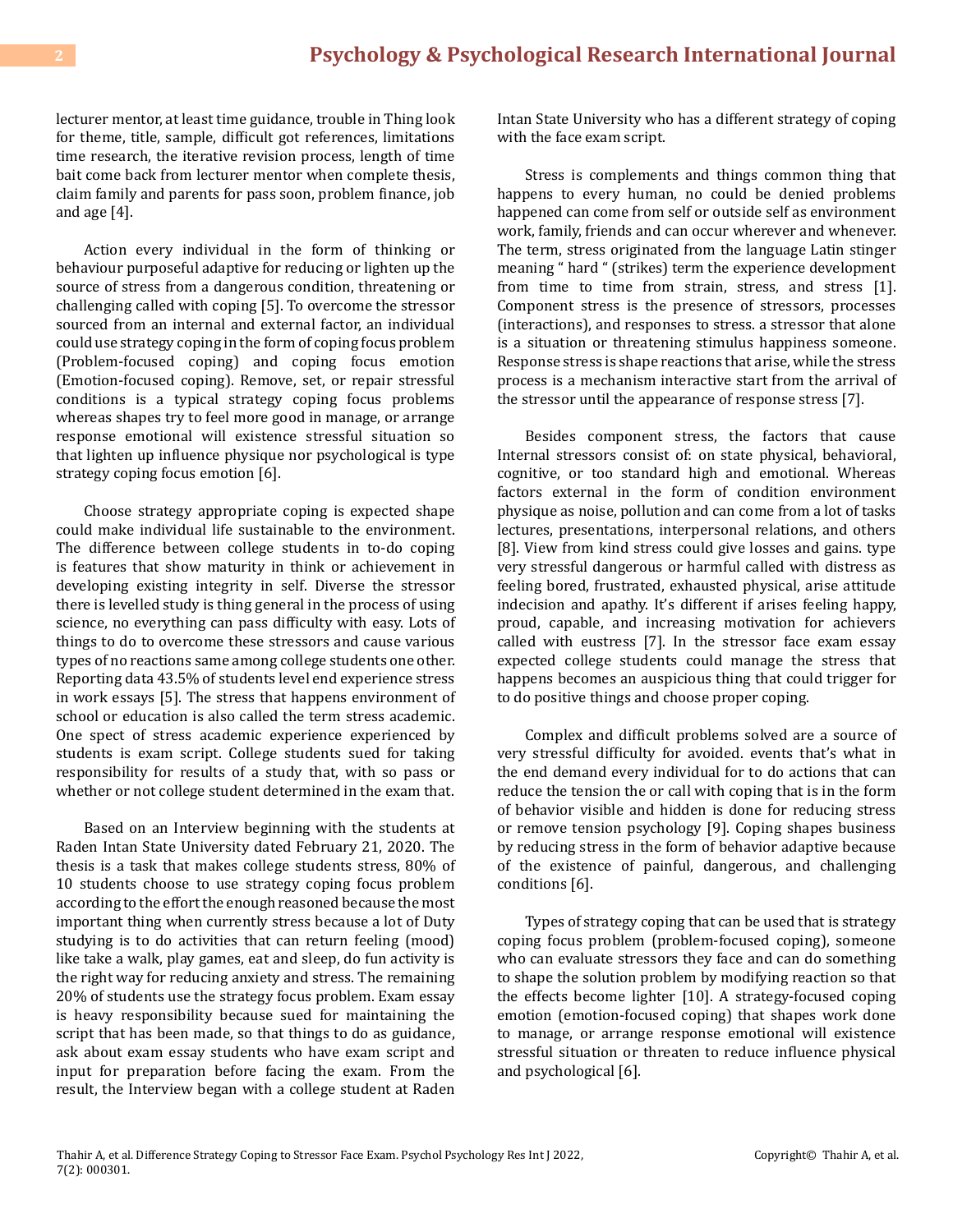#### **Included in the Strategy Coping Focus Problem Namely:**

- 1. Painful problem solving, that is to do shape efforts with purposeful planning for change circumstances and can complete something problem, for example, a student studying with active and full concentration, as well as plan things good for the problem he is facing by slowly, could be resolved.
- 2. Confrontative coping, namely individual who holds firm in maintaining his stance as well as a complete problem by concrete.
- 3. Seeking social support, which is shaping business in complete problems with looking for an endorsement from outside in the form of information, help real and support emotional [9].
- 4. Whereas aspect strategy coping focuses on emotion in the form of:
- • Positive Reappraisal (give evaluation positive), forms reaction in the form of thought positive that is religious as well as the capable accept problem that occurs. As someone who can take wisdom in every problem that happens and always be grateful for what he has.
- Accepting Responsibility is not quite enough to answer, form a reaction with grow attitude awareness self in the form of a sense of responsibility answer to problems encountered, such as someone who can accept all something that happens and can adapt self with moderate condition experienced.
- Control self, shape reaction incomplete problem with no hasty and able thinking more formerly every action that will be done.
- Standing (keep distance), reaction somebody in face problem with guard distance Among herself with the environment and sources of stress, such as individual who takes care of distance Among herself with friends, the environment around as well as ignore the problem that.
- • Escape avoidance (run or dodge), shape attitude dodge and keep away self from every problem even Act negative or excessive as sleep too long, no want to socialize with other people and drink drugs forbidden [9].

Behaviour coping could be said as transactions made by individuals to overcome various demands (internal and external). Internal demands can conflict roles, a woman should choose between his family or his career. demands external can in the form of problems that happened daily as existence stress academic, interpersonal conflicts and so on [11]. In facing problem individuals have style different coping, coping that alone characterized two natures that is constructive and destructive. Nature coping constructively as an individual will capable face problem with ok then could develop existing potential in himself. Whereas nature coping destructive as existence impactful things bad for an individual that and their setback in the individual so that the problem he is facing no resolved with good [11].

## **Research Methods**

Type research used that is correlational, with design bivariate correlation, researcher use design bivariate correlation for describing connection Among two a variable that has level and direction certain. In a study this variable x (strategy coping) and variable y (stressor face exam script). The population in the study is college students in Faculty Teaching and Training at Raden Intan State University which amounts to ten courses.

| N <sub>0</sub> | <b>Study Program Name</b>              |  |  |  |  |  |
|----------------|----------------------------------------|--|--|--|--|--|
| 1              | Islamic education                      |  |  |  |  |  |
| 2              | Arabic                                 |  |  |  |  |  |
| 3              | English                                |  |  |  |  |  |
| 4              | <b>Islamic Education Management</b>    |  |  |  |  |  |
| 5              | Guidance Islamic Education Counseling  |  |  |  |  |  |
| 6              | <b>Mathematics Education</b>           |  |  |  |  |  |
| 7              | <b>Physics Education</b>               |  |  |  |  |  |
| 8              | <b>Biology Education</b>               |  |  |  |  |  |
| 9              | Ibtidaiyah Teacher Education           |  |  |  |  |  |
| 10             | Children's Islamic Education Early Age |  |  |  |  |  |

**Table 1:** Distribution Study Program Population.

A study was done with procedure data collection using structured questions in shape questionnaire research. Instrument development in research this, researcher take reaction to stress as questionnaire level stress [7] and strategies coping in the form of coping focus problems (problem-focused coping) and strategies coping focus emotion (emotion-focused coping) [9]. The test used is with correlation test rating or coefficient correlation spearman (rho).

## **Results and Discussion**

Study this implemented on students Faculty Teaching and Training Raden Intan State University with total respondents as many as 30 people. The data collection process is carried out with a shared questionnaire online for respondents who have determined before.

Study this using analysis test univariate with use percentage results from every displayed variable in shape distribution frequency. It is characteristics of a college student include type gender and age.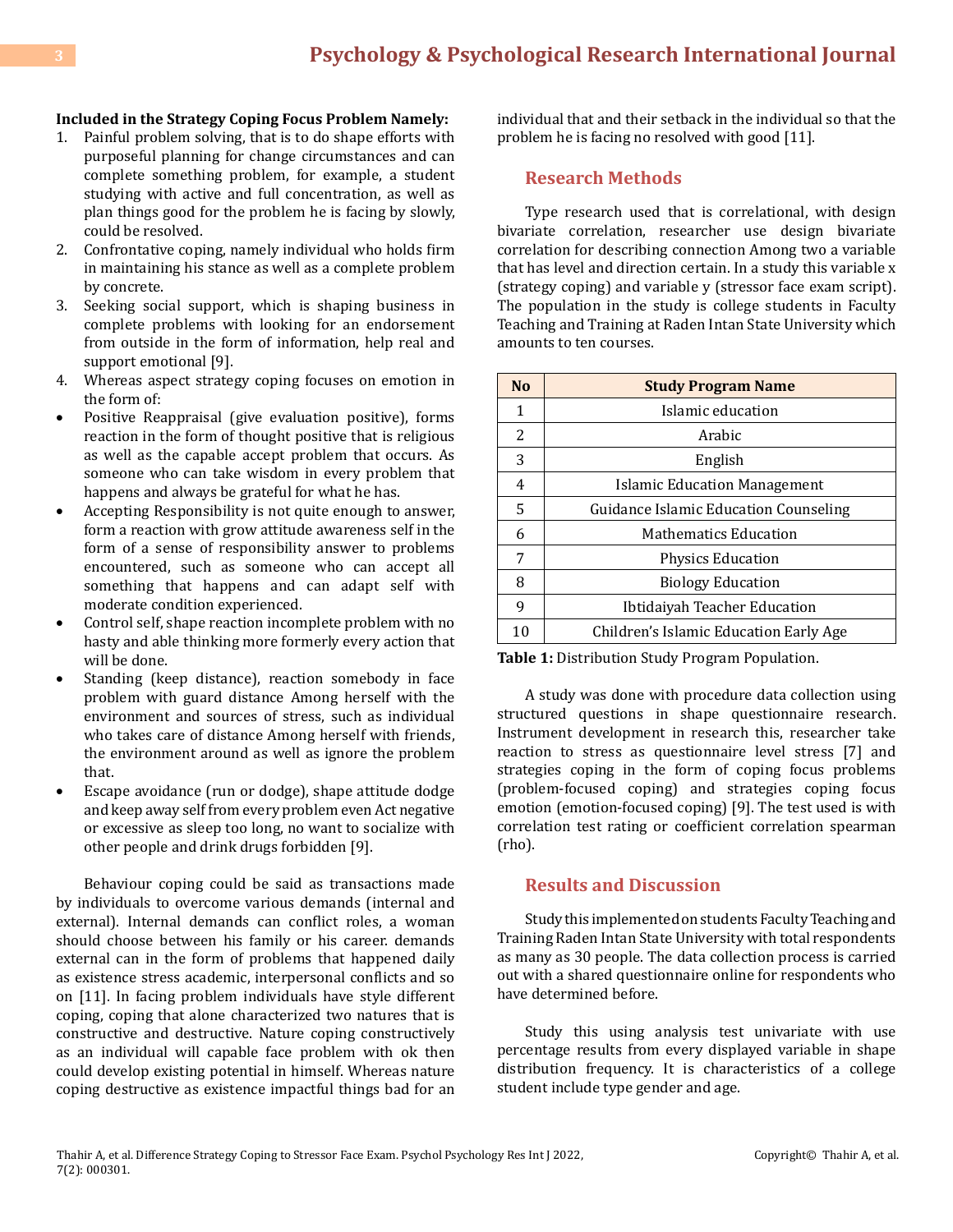| <b>Type sex</b> | <b>Frequency</b> | <b>Percentage</b> |  |  |
|-----------------|------------------|-------------------|--|--|
| Man             | 30               |                   |  |  |
| Woman           | 70               |                   |  |  |
| <b>Total</b>    | 100              | 21                |  |  |

**Table 2:** Distribution Frequency Type Sex College student.

The distribution shows that of 30 respondents, as many as 21 students were manifold sex female (70%) and 9 students manifold sex male (30%).

| Age   | Percentage (%) | <b>Frequency</b> (n) |
|-------|----------------|----------------------|
| 21    | 13.3           |                      |
| 22    | 70             | 21                   |
| 23    | 15.7           |                      |
| Total | 100            | 3Λ                   |

**Table 3:** Distribution frequency age college student.

From distribution, the age of respondents is 21 years old in as many as 4 samples (13.3%), age 22 years in as many as 21 samples (70%), and Total age of 23 samples as many as 5 (15.7).

| N <sub>0</sub> | <b>Coping</b> | <b>Frequency</b> | <b>Percentage</b> |
|----------------|---------------|------------------|-------------------|
|                | PFC.          |                  | 0.9               |
|                | EFC           |                  | 1.1               |
| <b>Total</b>   |               |                  |                   |

**Table 4:** Distribution Frequency Strategy coping.

Based on distribution frequency strategy coping students, showed that part big college students use problemfocused coping which is by 90% of 30 students whereas the rest use emotion-focused coping 10%.

| No. | <b>Stress level</b> | <b>Frequency</b> | Percentage |  |
|-----|---------------------|------------------|------------|--|
|     | Low                 | 14               | 46.7       |  |
|     | Tall                | 16               | 53.3       |  |
|     | <b>Total</b>        |                  | 100        |  |

**Table 5:** Difference strategy coping with stressor face exam essay.

Based on the table above, can be seen that part of big college students experiences high stress, i.e 53.3 % of 30 students. Whereas the rest only 46.7% have levels of low stress.

|                        | <b>Stress Level</b> |      |             |               |              |               |                                |         |
|------------------------|---------------------|------|-------------|---------------|--------------|---------------|--------------------------------|---------|
| <b>Strategy coping</b> | Low                 |      | <b>Tall</b> |               | <b>Total</b> |               | <b>Coefficient correlation</b> | p-Value |
|                        | N                   | $\%$ | N           | $\frac{0}{0}$ | N            | $\frac{0}{0}$ |                                |         |
| EFC                    |                     | 10   | υ           |               |              | 10            |                                |         |
| <b>PFC</b>             | 11                  | 36.7 | 16          | 53.3          | 27           | 90            | 0.47                           | 0.009   |
| Total                  | 14                  | 46.7 | 16          | 33.3          | 30           | 100           |                                |         |

**Table 6:** Difference strategy coping with stressor face exam essay.

Bivariate analysis is used to make something conclusion with something proof by statistics for connection among variables X and Y to test the hypothesis that has been set with use statistics nonparametric with spearman rank test with level significance  $= 0.05$ . The results of the analysis presented are different strategy coping against stressors facing exam thesis on students as follows:

Analysis result obtained strategy coping focus emotion as much as 3 (10%) with level stress low and not experience level stress high. Strategy coping focuses on the problem of as many as 11 (36.7%) with levels of stress low and as many as 16 (53.3%) with levels of stress high. Spearman rank test obtained a mark significance of 0.009. Whereas for mark coefficient correlation was obtained of 0.470.

Based on this test, then the hypothesis that states " Is

there " difference strategy coping to stressor face exam thesis for students" was rejected because r count < r table. Research conducted on 30 respondents college students was carried out from 02 to 15 July 2018 obtained results difference between strategy coping focus emotion with level stress by 0% and strategy coping focus problem with level stress tall by 53.3%.

Calculation result level strength connection among variable strategy coping to variable stressors faces exam essay the enough strong. Number coefficient correlation the worth positive, which is 0.470 so that the connection second variable the character unidirectional (type connection direction) with thus could be interpreted that if stress the more upgraded so strategy coping used will increase. Significance value or sig. obtained of 0.009, because sig value. (2-tailed) 0.009 < smaller than 0.05 then it means there is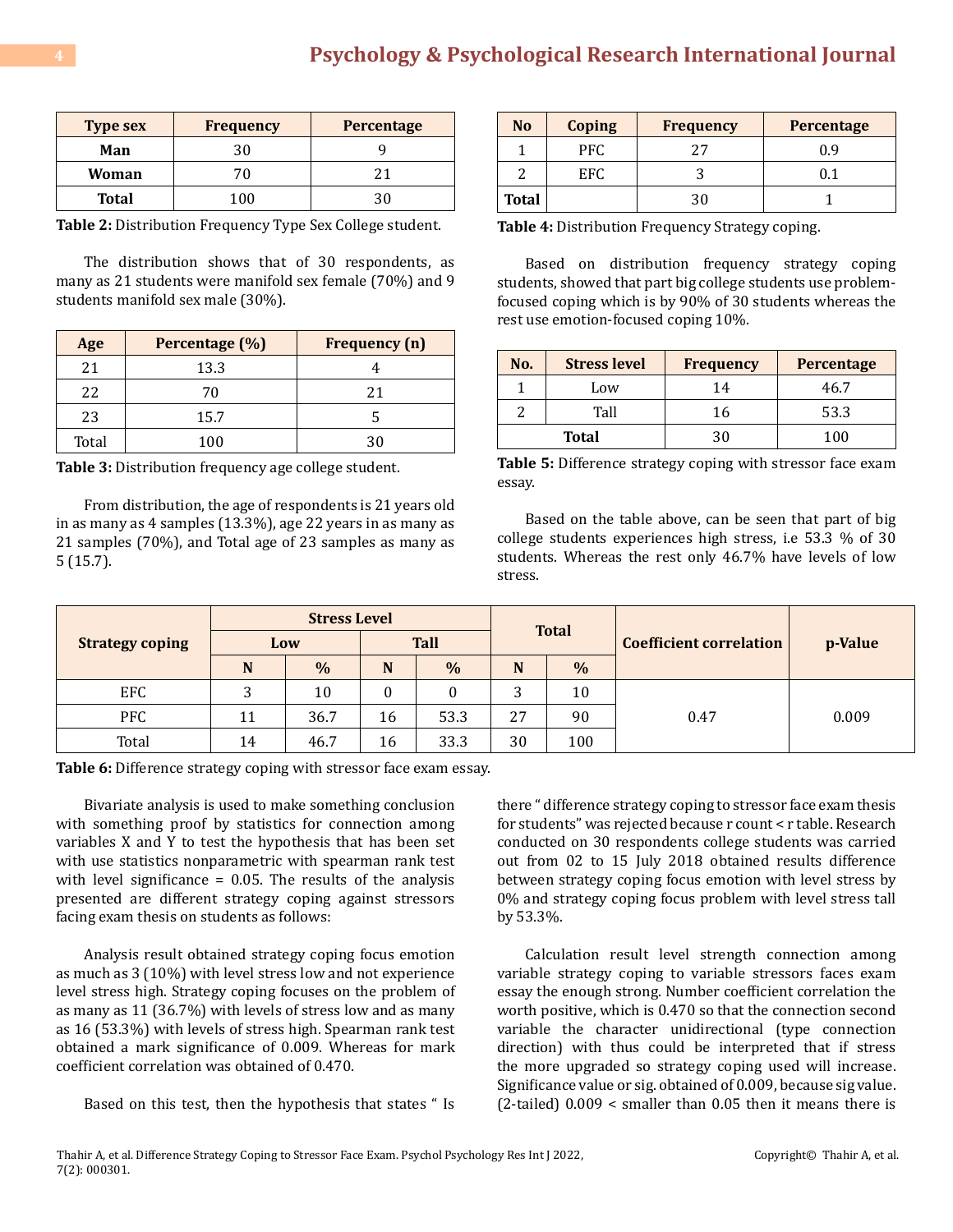a significant relationship (mean) between variable strategy coping to variable stressor face exam script.

Based on the description of the results on found Spearman ranked test results with r count smaller from r table so that could answer formula problem study about difference strategy coping to stressor face exam thesis for students is "There is a difference " strategy coping to stressors face exam thesis for students.

When compared with the theory results study there is an equation, according to Taylor [12] who said that every individual will attempt to overcome stress with use strategy different coping, however, have the same goal that is for maintaining balance emotions, maintaining the self-image positive, reduce pressure environment and stay continue the connection with other people. The same opinion also describes coping as a process where an individual tries to manage existing distance Among demands, ok that originated from the individual nor claims originating from the environment with source the power the victim uses in face full situation stress [12].

Existence difference in choosing strategy coping is not free from several factors such as type gender and age. stressor face exam essay is mandatory thing skipped every college student level end in education, no seldom college student will experience disturbance dominated feeling negative emotions so that experience sadness or distress. This thing exists different response to conflict Among men and women. Brain woman owns negative vigilance to conflict and stress, in women conflict triggers hormone negative so that bring up stress, anxiety, and fear. Man often enjoys conflict and competition even though they consider conflict to give positive encouragement [13].

In Step development, student-level end study is at Step adjustment, development of universal traits and values new. Something problems and stress independence will put forward, especially independence in taking decisions [14]. Every individual tends more realistic in facing stress. They own increased sensitivity and has study for arranging how to use strategy coping to minimize stress effectively [6].

Based on data from the results research and theories that have been outlined could conclude that there is a different strategy for coping with stressor face exam thesis for students which is influenced by several factors, namely: age and type gender. demands Duty academic in the form of face exam essay result in college student experience stress, so they need skills in Settings self and train as good as often possible because very somebody capable arranges herself with good next individual the will find pattern the life he believes in could fulfil needs and will form patterns behaviour, attitudes, and values tend will become peculiarity During remainder his life.

# **Conclusion**

Based on results of research that have been held at the Raden Intan State University strategy coping with students use problem-focused coping with a percentage of 90%. Stress level college student declared elevated with a percentage of 53.3%. Statistical test results there is number coefficient correlation spearman rho is 0.470, and the value of correlation  $r$  table for  $n=30$  and  $= 0.05$  is 0.631. with this then Ho is rejected and Ha is accepted so that could conclude as follows:

- There is a different strategy for coping with stressors face exam thesis for students.
- There is a significant relationship between strategies coping to stressors face exam thesis for students.

## **References**

- 1. Nasrudin E (2010) Management Psychology. Bandung: Faithful Library.
- 2. Kholidah EN, Alsa A (2012) Positive Thinking to Lower Psychological Stress. Journal of Psychology 39(1): 67.
- 3. [Wisudaningtyas A \(2012\) Anxiety in facing thesis exams](http://journal.unnes.ac.id/article_nju/LIK/2343)  [in terms of self-efficacy in psychology faculty students at](http://journal.unnes.ac.id/article_nju/LIK/2343)  [Soegijapranata Catholic University, Semarang. Gazette of](http://journal.unnes.ac.id/article_nju/LIK/2343) [Educational Sciences 41\(2\): 90.](http://journal.unnes.ac.id/article_nju/LIK/2343)
- 4. Cahyani YE, Akmal SZ (2017) The Role of Spirituality on Resilience in Students Working on Thesis. Journal of Psychoislamedia 2: 32-41.
- 5. Abdullah SA, Sarirah T, Lestari S (2017) Perfectionism and Coping Strategies: A Study on Final Years. Mediation 3(1): 9-10.
- 6. Papalia DE, Old SW, Feldman RD (2011) Human Development (Developmental Psychology). Jakarta: Kencana.
- 7. Safaria T, Saputra NE (2012) Emotion Management A Smart Guide to How to Manage Positive Emotions in Your Life. Jakarta: Earth Literacy.
- 8. Sudarya IW, Bagia IW, Suwendra IW (2014) Analysis of Factors Affecting Stress in Students in Writing Thesis Management Department Undiksha Class of 2009. E-Journal Bisma Universitas Pendidikan Ganesha 2.
- 9. [Maryam S \(2017\) Coping Strategy: Theory and Its](https://journal.stkip-andi-matappa.ac.id/index.php/jurkam/article/view/12)  [Resources. Andi Matappa Counseling Journal 1\(2\): 102.](https://journal.stkip-andi-matappa.ac.id/index.php/jurkam/article/view/12)